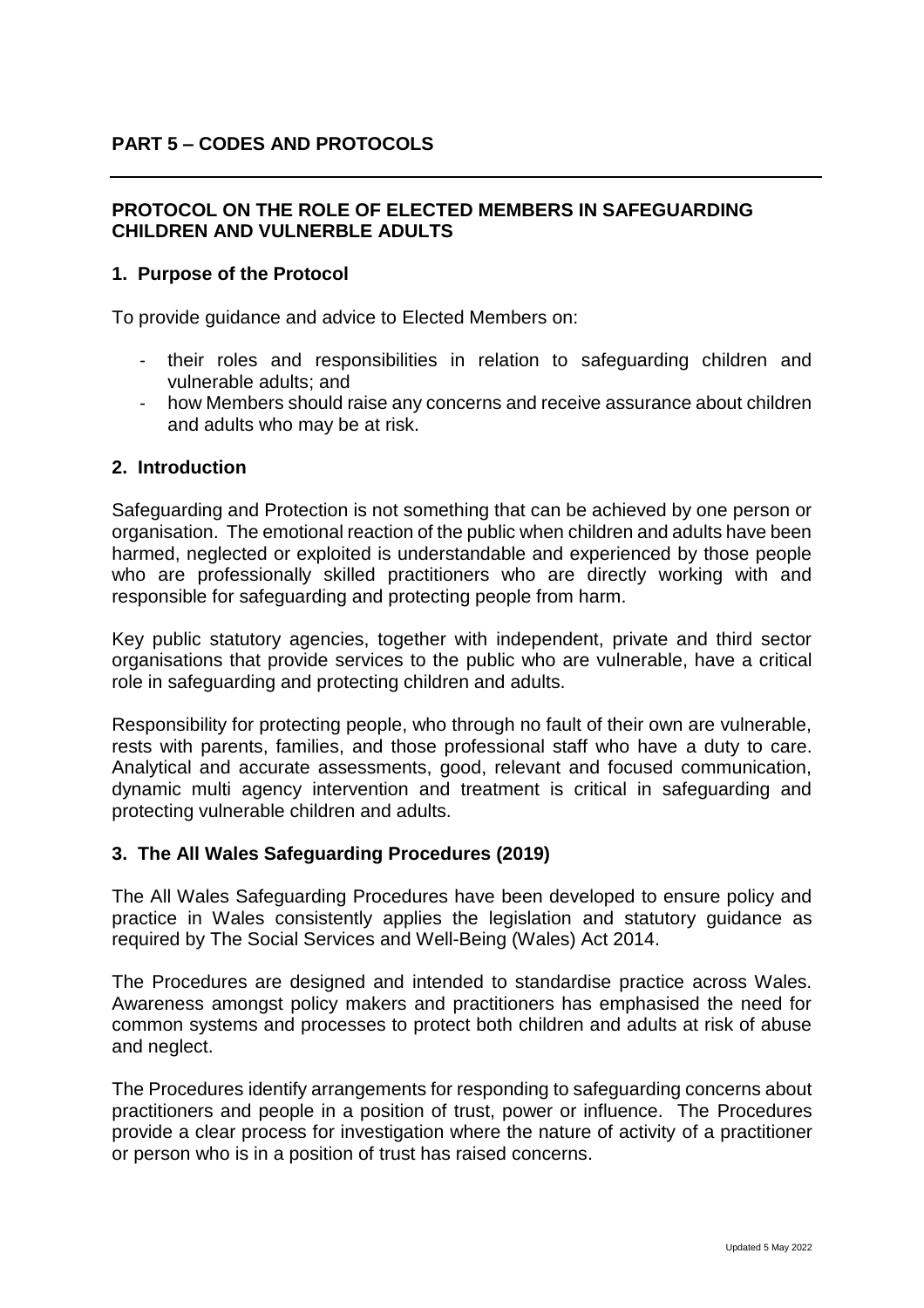# **4. The Members' Code of Conduct**

The Members' Code of Conduct places a number of duties on Elected Members, which will apply whenever they are responding to the concerns raised by their constituents or other members of the public. The Code of Conduct requires Elected Members to ensure their comments do not disclose confidential information. They must not conduct themselves in a manner likely to bring the Council (or the office of councillor) into disrepute. They should show respect and consideration for others, and not use bullying behaviour or harass anyone. They should not use their position, or Council resources, improperly. The application of the Code is explained further in paragraphs 7.3 to 7.7 below.

Breaches of this Protocol by Elected Members may lead to complaints that the Cardiff Council Member Code of Conduct has been breached. Complaints about a breach of the Code of Conduct will be dealt with by the Council's Monitoring Officer and/or the Public Services Ombudsman for Wales and may lead to a public hearing by a Hearings Panel of the Council's Standards and Ethics Committee. If an Elected Member is found by the Hearings Panel to have breached the Code of Conduct, a sanction may be imposed of up to six months suspension from office and forfeiture of the Members allowance for the relevant period.

### **5. Social Media**

The Welsh Local Government Association (WLGA) Social Media: A Guide for Councillors provides helpful guidance and advice about issues to consider when using social media. The WLGA guidance helpfully refers to the Code of Conduct and offers an overview and important detail to consider when dealing with complex casework matters.

The Code of Conduct applies to Elected Members when conducting the business of your authority, acting, claiming to act or giving the impression you are acting in your official capacity as a member or representative of your authority. The Code also applies even when you are not acting in your capacity as a Member if you conduct yourself in a manner which could reasonably be regarded as bringing your office or your authority into disrepute.

Key messages include:

- Maintaining respect for others and not disclosing confidential information about individuals or the council.
- Avoid making negative comments about or to individuals which could be interpreted as bullying or intimidation.
- Making unfair or inaccurate criticism of your authority in a public arena may be regarded as bringing your authority into disrepute.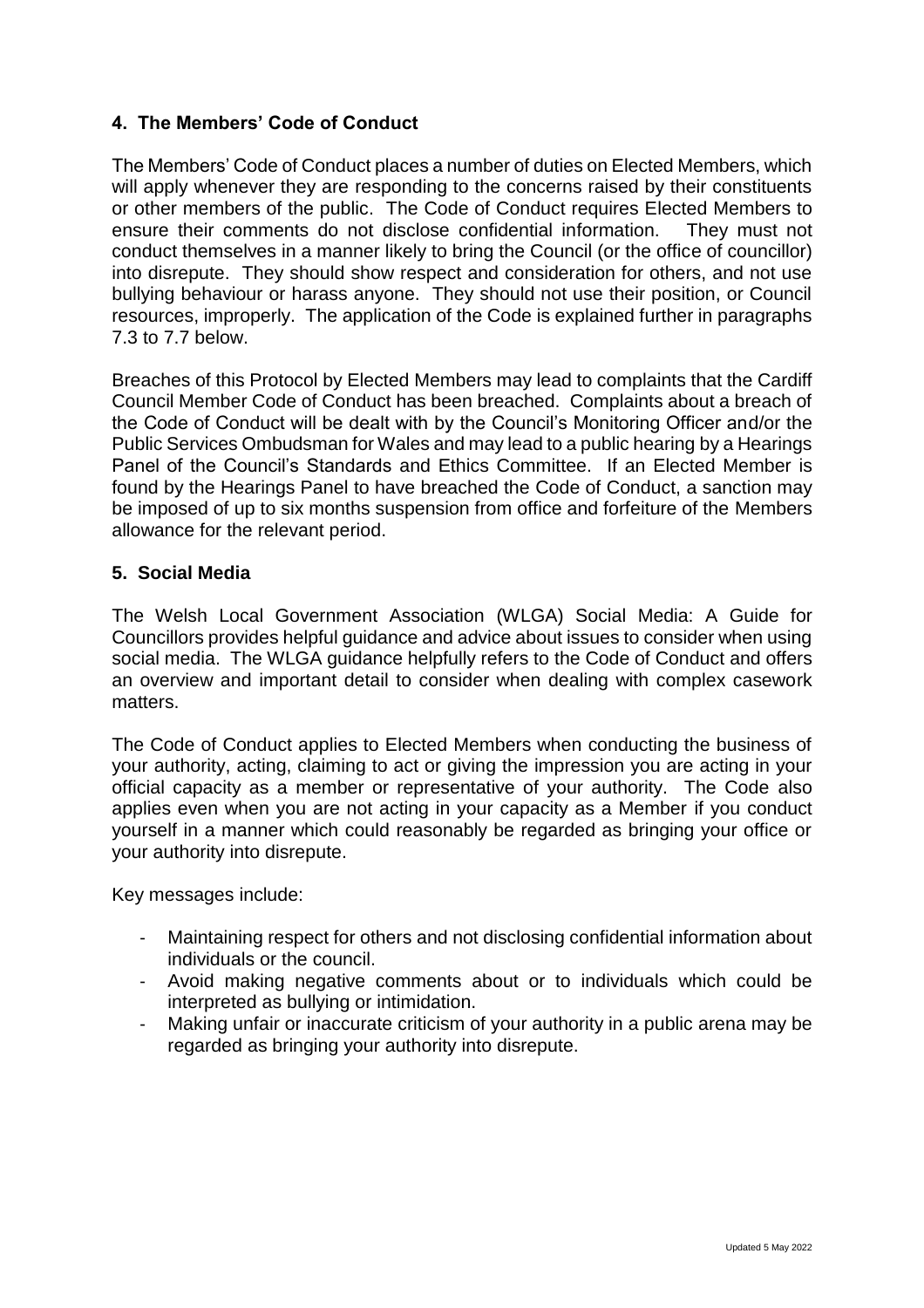# **6. The Role of the Council and its Elected Members**

6.1 All Members of the Council have a strategic role in relation to Social Services and need to satisfy themselves that the Council as a whole is discharging its statutory responsibilities and demonstrates good practice wherever possible.

6.2 A number of high profile public inquiries have highlighted the importance of ensuring that safeguarding services are prioritised and adequately resourced, and all Elected Members have responsibility in this regard.

6.3 The Council as a whole is the 'corporate parent' of all Children Looked After. This requires Elected Members, relevant Council managers and staff to work together to discharge their different roles and responsibilities, to ensure the best possible care and opportunities are provided for Children Looked After. The responsibility to ensure the best possible care and opportunities also applies to children receiving Care and Support services.

6.4 Elected Members have an important role to play in safeguarding children and vulnerable adults, as the eyes and ears in the community. This particularly applies where ward surgeries and local ward networks enable Members to be alerted to early signs of safeguarding concerns, whether general patterns of behaviour or concerns about a particular child or vulnerable adult.

6.5 The Members of the Cabinet, the Corporate Parenting Advisory Committee, the Children and Young People's Scrutiny Committee and the Community and Adults Scrutiny Committee have additional specific responsibilities, as outlined in section 12 below.

## **7. Responsibilities of Elected Members**

7.1 It is the responsibility of all Elected Members to bring concerns they have about vulnerable children or adults to the attention of the responsible officer. **If a Member is concerned that a child or vulnerable adult may be at risk of harm, this should be reported immediately - please refer to Section 8, and the contact list at the end of this Protocol. Briefly:**

**Children (up to 17 years old) – Multi Agency Safeguarding Hub (MASH).**

**Adults (age 18 and over) – The Adult Safeguarding Team.**

**Out of Hours – The Emergency Duty Team (EDT).**

## **Note: Flowchart at Annex 1. Making a Safeguarding Referral.**

7.2 Where constituents or other members of the public have sought advice/assistance from a Member, the Elected Members may also wish to make written/oral representations in order to satisfy themselves that concerns or problems are being dealt with appropriately.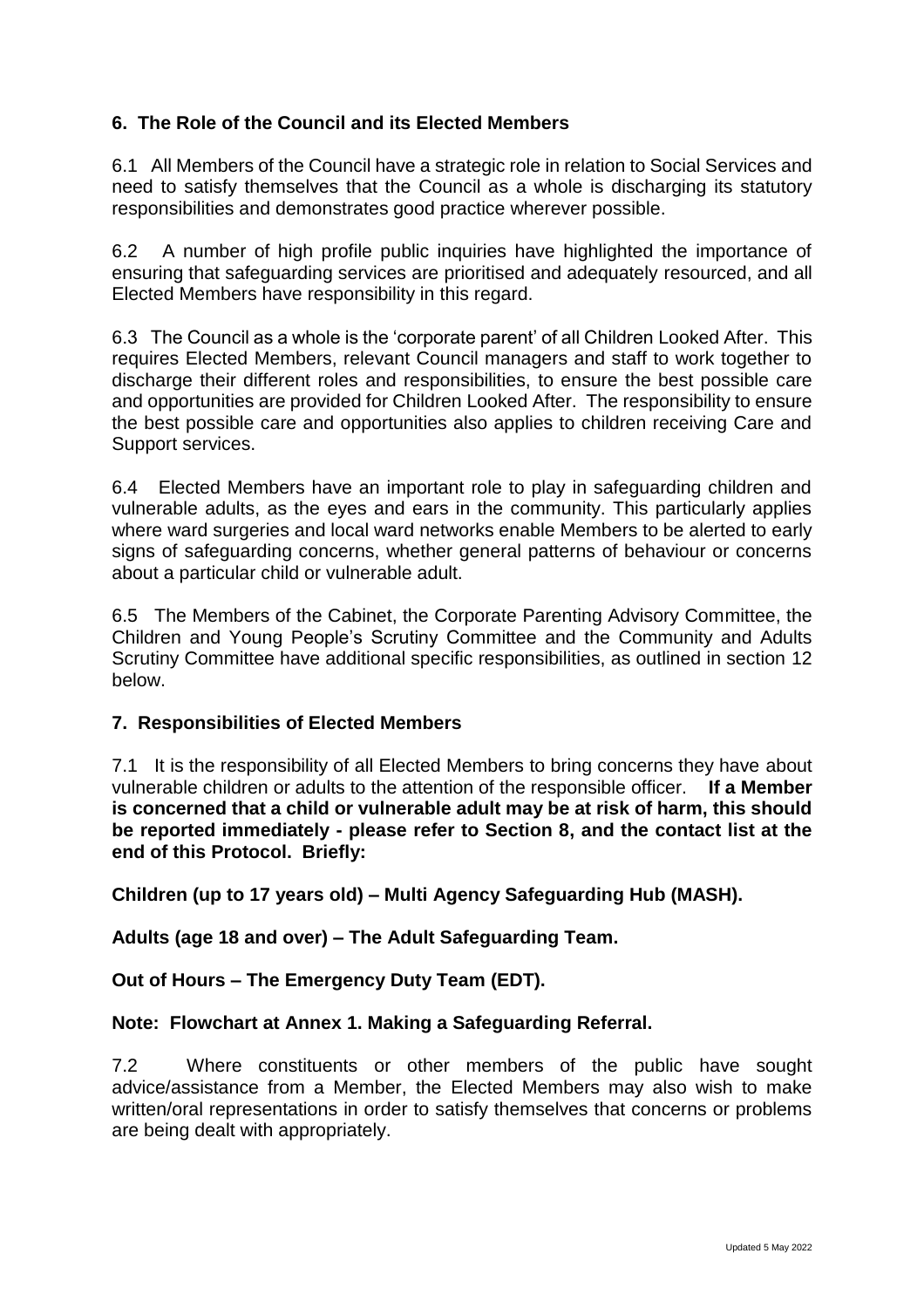7.3 **Members' Code of Conduct** - Whilst Elected Members have an important role to play in responding to the concerns of their constituents or other members of the public, they must be mindful of their obligations under the Members' Code of Conduct, in particular:

7.4 **Personal Interests –** Members must be mindful of their duty under the Members' Code of Conduct to disclose any personal interest in a particular case in which they may be making representations. For example, a personal interest may arise from the Member's personal relationship with a service user or from the Member's involvement<br>in a particular organisation. Members must ensure that their personal or private Members must ensure that their personal or private interests do not conflict with their public duties, to the Council as a whole or to all ward constituents.

7.5 **Advocacy for Service Users –** Although Members may routinely respond to queries and investigate concerns on behalf of constituents and other members of the public as part of their casework role, it is not appropriate for an Elected Member, unless exceptional circumstances apply, to act as an independent advocate for a service user during case conferences or other formal meetings attended by Council officers or Members, due to the potential conflict of interest and confusion over the role in which the Member is acting. Elected Members are part of the Council and have a duty to make decisions in the public interest and to represent all ward constituents fairly and equally; whereas the role of an independent advocate is to represent and act on behalf of an individual, to provide emotional support and help them to understand the process and to raise questions and issues as necessary. An Elected Member seeking to act as an independent advocate is likely to have an actual or perceived conflict between his/her duties to:

- (i) the Council and its Officers.
- (ii) the individual service user, and
- (iii) other ward constituents.

An Elected Member's involvement may also create an impression to those involved of undue influence being exerted in any relevant decision making process, in view of the Member's position within the Council. The Council has a responsibility to ensure that service users have access to advocacy services wherever necessary, and can provide contact details of independent advocacy service providers and professional advocates upon request. In certain court proceedings, service users will also have the benefit of accessing free legal advice, should they choose, and can be legally represented in Court, therefore always having a voice in Court and their interests protected. In court proceedings where there is limited/no access to free legal advice, the service user can again have access to advocacy services where necessary and can seek guidance/assistance from the Support from Court service that is available.

It is only in exceptional circumstances (such as where an Elected Member is a family member of a service user or is a professional advocate), that it may be appropriate for an Elected Member to act as an advocate for a service user. However, any such exceptional circumstances must be explained and agreed in advance with the Director of Social Services or the Monitoring Officer.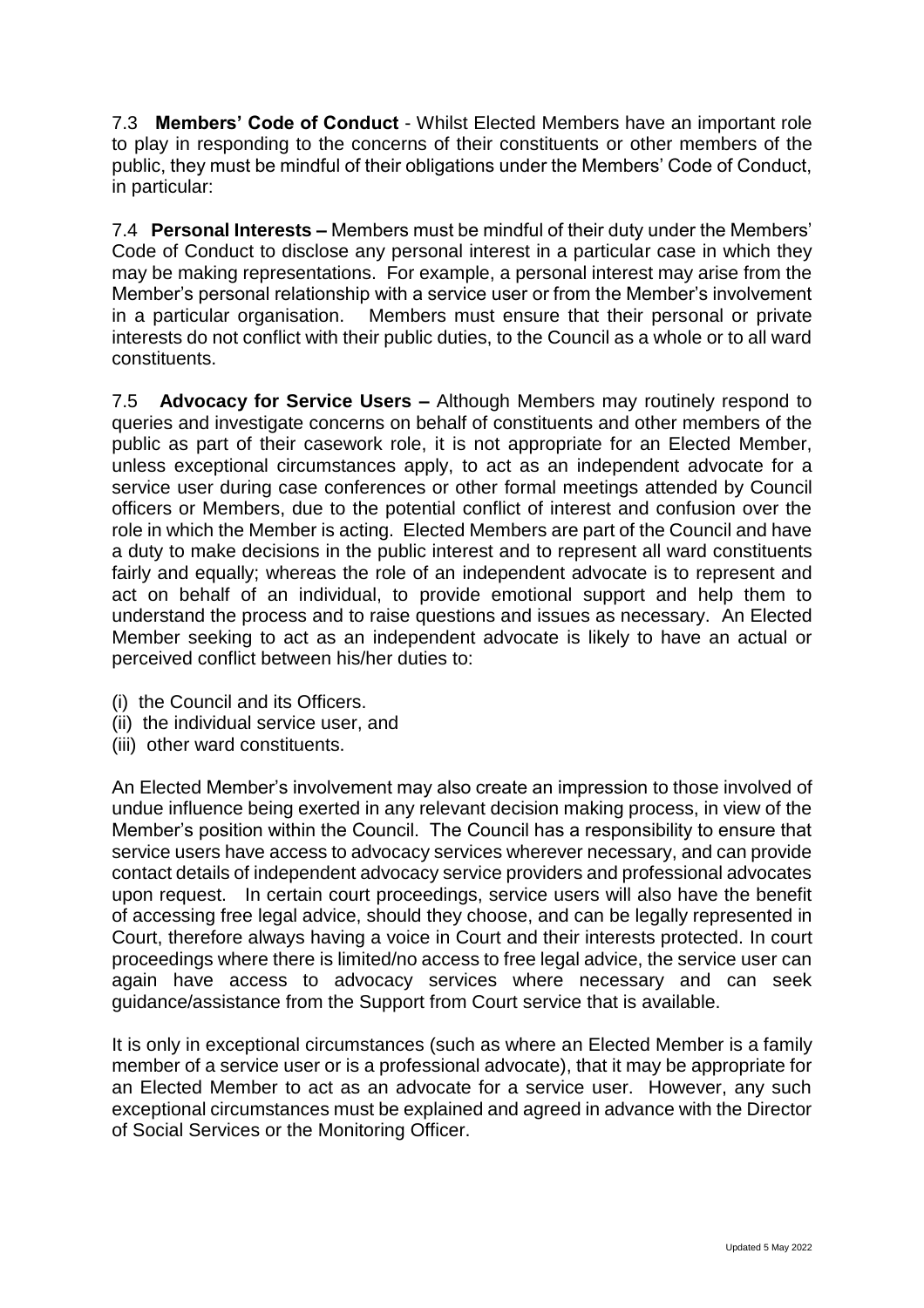7.6 **Criticism of Officers –** Elected Members should ensure that any concerns about Council officers are raised with the relevant Director. In accordance with the Protocol on Member/Officer Relations, staffing issues are the statutory responsibility of the Chief Executive. Elected Members should note that case law regarding a Councillor's right to freedom of expression under Article 10 of the European Convention on Human Rights (Heesom v. Public Services Ombudsman for Wales 2014) has held that:

- Council officers are not expected to tolerate the same level of criticism as politicians during political debate;
- Unwarranted criticism of officers by Councillors damages the mutual duty of trust and confidence between Councillors and officers; and that
- There is a public interest in ensuring that officers are not subjected to unwarranted criticism which could undermine the performance of their public duties and public confidence in the administration.

### **Note: Flowchart at Annex 2. Process for Raising Other Safeguarding Concerns or Criticism of Officers.**

7.7 **Political/Public Debate –** When raising issues politically in public debate, during Council meetings, using social media etc, Members must ensure their comments do not disclose confidential information or personal information about identifiable individuals; must not make unwarranted criticism of officers, and must not conduct themselves in a manner likely to bring the Council (or the office of Councillor) into disrepute.

### **8. What to do if you are concerned that a child or vulnerable adult may be at risk of harm?**

## **(Please see Flowchart at Annex 1: Making a Safeguarding Referral)**

8.1 **Children (up to 17 years old) -** If an Elected Member has any information which raises concerns about harm or potential harm to any child, a child protection referral should be made immediately to the Multi Agency Safeguarding Hub (MASH) or, if outside office hours, to the Emergency Duty Team (please see Contact List at the end of this Protocol) where an appropriately trained Social Worker will ensure Children in Need of Care and Support or Child Safeguarding Procedures are initiated if needed, and will provide you with any required advice or guidance.

8.2 **Adult (age 18 and over)-** If any information raises concerns about harm or potential harm to a vulnerable adult, these concerns should be reported immediately to the Adult Safeguarding Team or, if outside of office hours, to the Emergency Duty Team (please see Contact List at the end of this Protocol) where an appropriately trained Social Worker will ensure that any appropriate procedures are initiated, and will provide you with any required advice and guidance.

8.3 **If a Member has concerns about immediate danger needing a emergency response or thinks a crime is being committed, the police should be contacted on 999. You should never delay taking emergency action to safeguard a child or vulnerable adult.**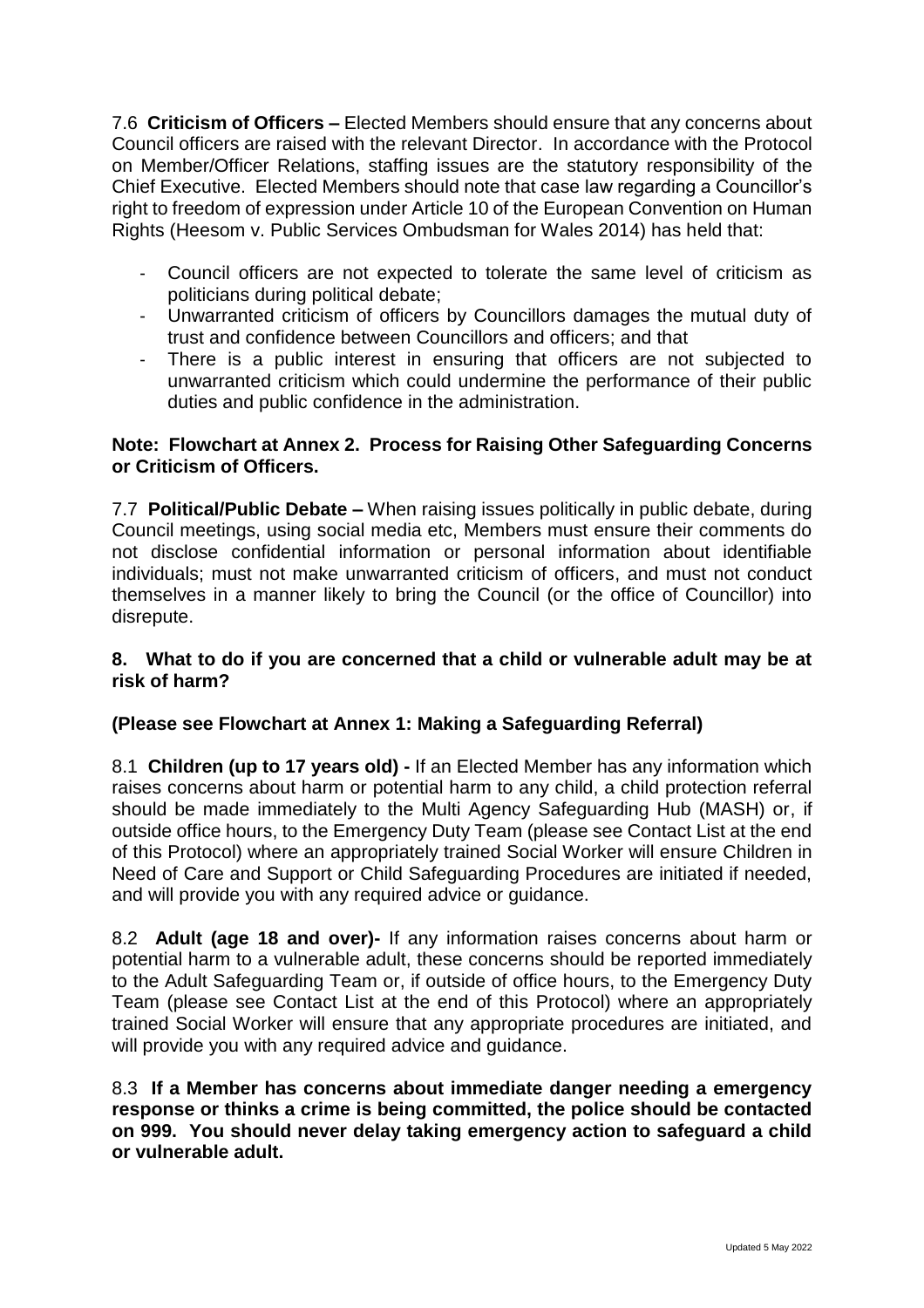## **9. Raising any other safeguarding concerns**

### **(Please see Flowchart at Annex 2: Process for Raising Other Safeguarding Concerns or Criticism of Officers)**

If an Elected Member has any other concern relating to safeguarding, such as:

- any concerns following a referral made to the Children's Multi-Agency Safeguarding Hub (MASH) or the Adults Safeguarding Team;

- any concerns about a specific case where the Member knows that Social Services are already involved; or

- any general concerns about safeguarding arrangements, not relating to a specific child or vulnerable adult,

the Member should bring this to the attention of the Director of Children's Services, the Assistant Director or Director of Adult Services (as appropriate), or the Director of Social Services.

### **10. What to Expect?**

10.1 All concerns will be investigated and assurances given to the Councillor that the welfare of the child or vulnerable adult is being safeguarded.

10.2 All referrals of children or vulnerable adults at risk of harm will be promptly investigated in accordance with the timescales provided for in the **All Wales Safeguarding Procedures** and a response will be given to the Councillor within 24 hours to confirm that relevant/appropriate action has been taken. The Council will not, however, be able to confirm the outcome of any particular investigation due to confidentiality and data protection laws.

10.3 Any other safeguarding queries or non specific casework concerns will be carefully considered and a response will be given to the Councillor within 10 working days. If a full response cannot be provided within 10 working days, the response will indicate a reasonable timescale within which a full reply will be given.

10.4 Any complaints made by or on behalf of the service users will be considered in accordance with the council's complaints procedures, which fully comply with all relevant statutory provision and best practice.

- (i) Complaints about the handling or outcomes of child protection conferences will be dealt with under the "Procedure for handling complaints from parents, caregivers, and children about the functioning of the child protection conference'. This procedure is appended as Annex 3 to this Protocol.
- (ii) All other complaints about Cardiff Social Services will be dealt with under the 'Social Services Complaints Policy and Procedure' (established in accordance with The Social Services Complaints Procedure (Wales) Regulations 2014 and The Representations Procedure (Wales) Regulations 2014). This procedure is appended as Annex 4 to this Protocol.

## **11. Members' Rights to Information and Information Sharing**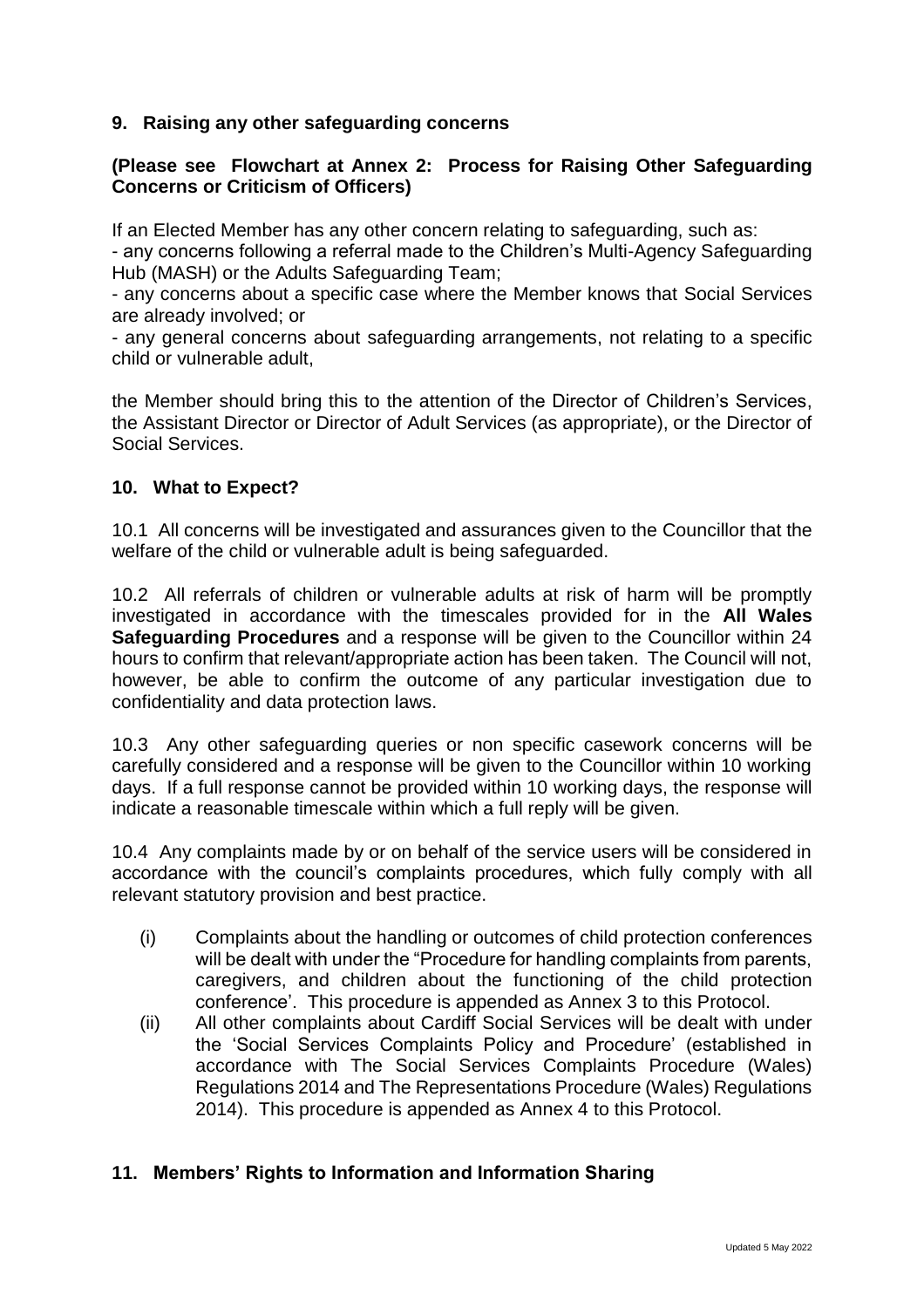11.1 The Protocol on Members' Rights of Access to Information and Documents (set out in Part 5 of the Constitution), sets out Members' rights to information held by the Council and how to access such information.

11.2 **Personal Information -** Access to personal information is restricted by data protection legislation (see below); and any information provided under the "need to know" principle must only be used in connection with the Member's duties as a Councillor, and must not be disclosed to any other persons (unless and until the information properly enters the public domain).

Under the "need to know" principle, all Members have a right to inspect any Council documents if access to the documents is reasonably necessary to enable the Member to properly perform their duties as a Member of the Council.

11.3 The Council will ensure that all Elected Members have access to general information about trends and issues affecting children and vulnerable adults as well as the quality and range of services provided.

## **Personal information/information about individual cases**

11.4 Information relating to individuals is protected (as 'personal data') under data protection legislation, and such information may also be confidential. Personal data includes any information relating to an identifiable individual, even if the individual is not explicitly named. General advice on Members' data protection responsibilities is set out in the 'Data Protection' section of the Members' Handbook.

11.5 The Council is legally responsible (as the 'Data Controller') for personal information held by the Council (or held by Members for the purpose of Council business). Each Elected Member is legally responsible (as 'Data Controller') for personal information held for constituency work purposes. The Council and all Elected Members must carefully consider, on a case by case basis, their legal obligations in respect of any particular personal information they may hold.

11.6 The law requires that all personal information must be handled fairly, lawfully and securely. In particular, personal information about individual cases must not be disclosed without the consent of the individual/s, concerned, unless a legal exemption applies. This means that **the Council can only disclose information about individual cases to Members if it is satisfied that the individual/s concerned have consented to such disclosure and that the individual has the capacity to give such consent.**

11.7 If a Member is asked by a ward constituent or other member of the public to assist them in resolving a Social Services matter, the Member will be dealing with personal information, some of which will be sensitive personal information ('special category data', defined by law as information about a person's racial or ethnic origin; political opinions religious or philosophical beliefs; trade union membership; physical or mental health or condition; genetic or biometric data; or sexual life or orientation; and 'criminal offence data' meaning information about alleged criminal activity; or court proceedings), and subject to additional legal protection and restrictions.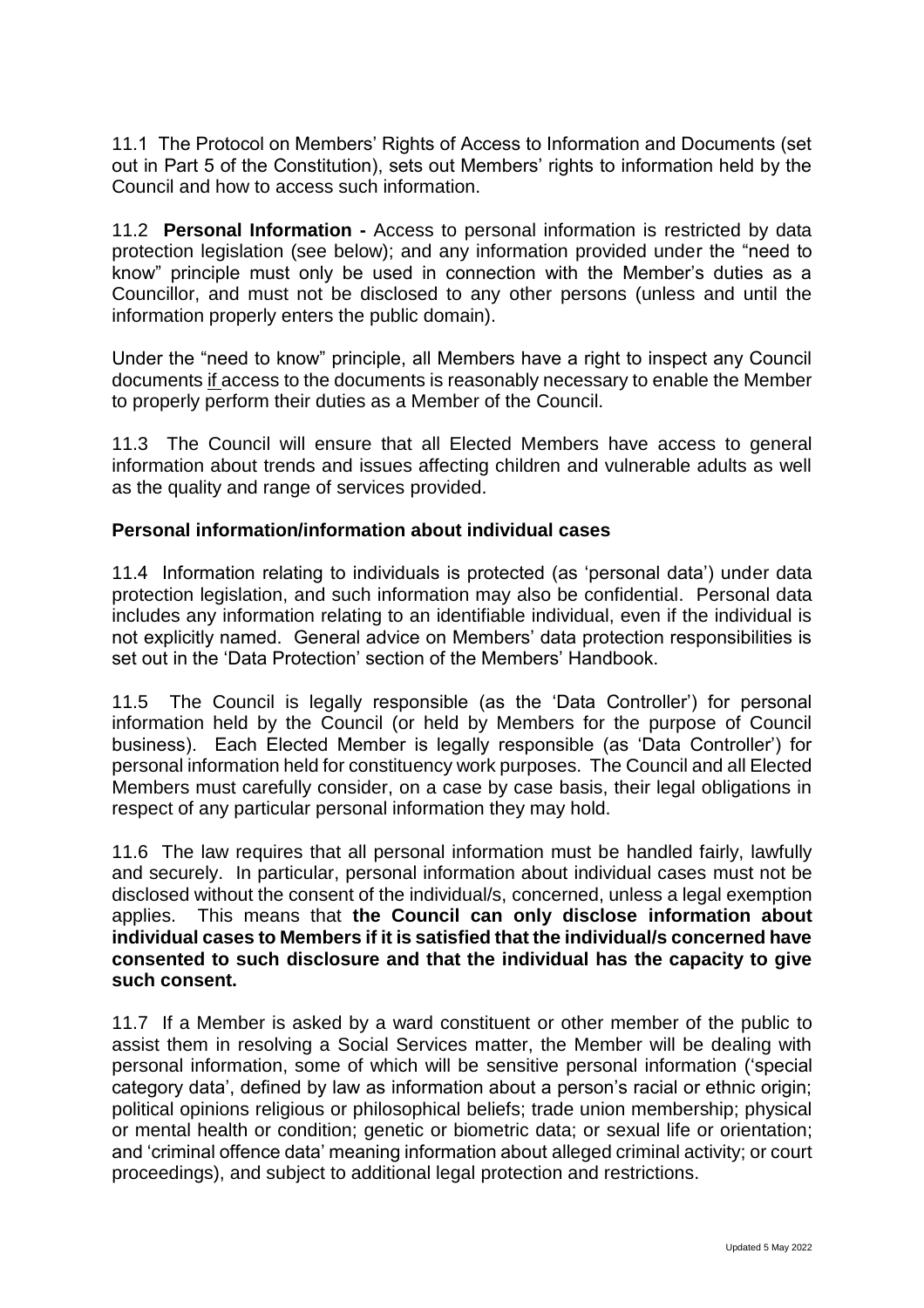#### 11.8 Members must ensure that:

- The individual/s concerned understand how the Member intends to use their personal information and have consented to this. Members should be mindful that some service users' level of understanding may require further consideration and assistance due to their vulnerabilities.
- If the Member intends to make enquiries with the Council about a particular case, then the Member should obtain written consent from all individuals involved, expressly authorising the Council to disclose their personal information to the Member; and provide a copy of this consent to the Council. (If it is not possible to obtain written consent in any particular case, the Member should discuss this with the appropriate Assistant Director)
- All personal information relating to individual cases must be used only as necessary and appropriate in order to take the agreed action on behalf of the individual; and must not be used or disclosed for any other purpose, for example, political purposes.
- Members must have robust systems for holding personal information securely and only for as long as necessary.

11.9 Further advice is available from the Council's Information Management Operational Manager. The Information Commissioner's Office website also publishes helpful guidance for Councillors on their data protection responsibilities (see Background Documents listed at the end of this Protocol).

#### **12. Decision Makers and Accountability**

In addition to the strategic role of full Council, referred to in section 6 above, the key decision makers and their accountabilities are as follows:

### **Cabinet; Cabinet Member, Children and Families; and Cabinet Member, Social Care, Health, and Wellbeing**

12.1 The Cabinet has a collective corporate leadership role and decision making powers in respect of children's and adults' services, subject to compliance with the Council's approved Policy Framework. The Cabinet Member for Children and Families has particular responsibility to lead and inform the Cabinet's work on safeguarding, child protection, corporate parenting and looked after children matters. The Cabinet Member for Social Care, Health and Well-being has particular responsibility to lead and inform the Cabinet's work on adult social care and safeguarding vulnerable adults matters. Both Cabinet Members are regularly briefed by the Statutory Director of Social Services on the performance of Social Services functions, any identified weaknesses and recommended improvement actions.

## **Statutory Director of Social Services**

12.2 The Statutory Director of Social Services is responsible for providing professional leadership and discharging core responsibilities in respect of all Social Services functions of the Council. The Director submits a Statutory Annual Report to Cabinet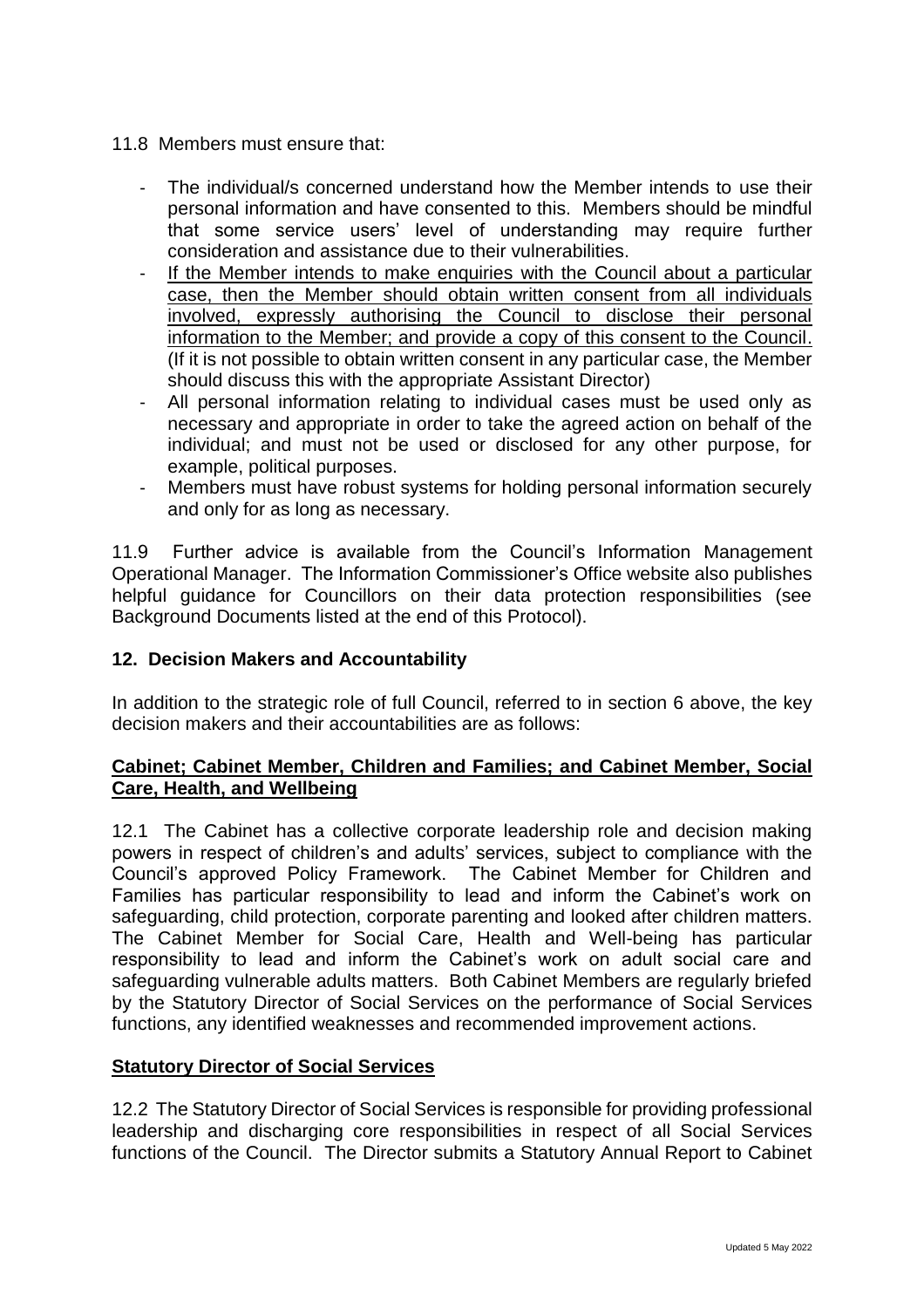on the discharge of the Council's Social Services functions, including a report on all Social Services complaints.

### **Corporate Parenting Advisory Committee**

12.3 The Corporate Parenting Advisory Committee is responsible for advising the Council and the Cabinet on the discharge of the authority's corporate parenting functions. The Committee provides advice and makes recommendations to the Cabinet or Council regarding the discharge of corporate parenting functions. The Committee ensures that Corporate Parenting has a role and status within the Council.

#### **Children and Young People Scrutiny Committee**

12.4 The Children and Young People's Scrutiny Committee is responsible for scrutinising, measuring and actively promoting improvement in service provision and compliance with the Council's approved policies, aims and objectives in relation to children and young people, including children's social services.

#### **Community and Adult Services Scrutiny Committee**

12.5 The Community and Adult Services Scrutiny Committee is responsible for scrutinising, measuring and actively promoting improvement in service provision and compliance with the Council's approved policies, aims and objectives in relation to community and adults' services, including adults' social services.

#### CONTACT LIST:

| The Multi Agency Safeguarding Team (MASH) | 029 2053 6490 |
|-------------------------------------------|---------------|
| The Adult Safeguarding Team               | 029 2233 0888 |
| Emergency Duty (out of hours) Team (EDT)  | 029 2078 8570 |
| Director of Children's Services           | XX            |
| Assistant Director of Adult Services      | XX.           |
| Director of Adult Services                | XX            |
| <b>Director of Social Services</b>        | 029 2087 2900 |

# APPENDICES:

- Annex 1. Flowchart Making a Safeguarding Referral.
- Annex 2. Flowchart Process for Raising Other Safeguarding Concerns or Criticism of Officers.